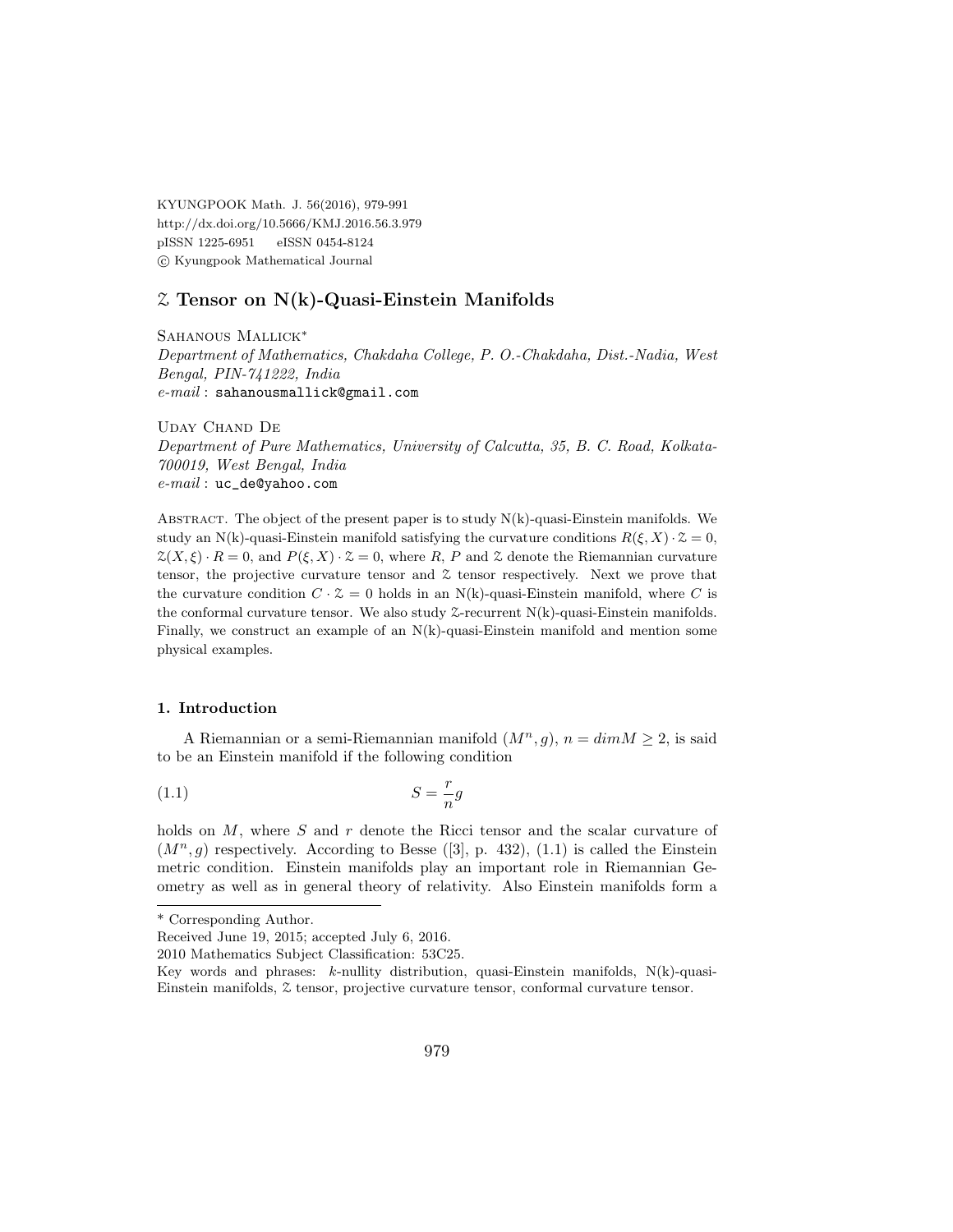natural subclass of various classes of Riemannian or semi-Riemannian manifolds by a curvature condition imposed on their Ricci tensor ([3], p. 432-433). For instance, every Einstein manifold belongs to the class of Riemannian or semi-Riemannian manifolds  $(M^n, g)$  realizing the following relation :

$$
(1.2) \tS(X,Y) = ag(X,Y) + b\eta(X)\eta(Y),
$$

where  $a, b$  are smooth functions and  $\eta$  is a non-zero 1-form such that

(1.3) 
$$
g(X,\xi) = \eta(X), \qquad g(\xi,\xi) = \eta(\xi) = 1
$$

for all vector fields  $X$ .

A non-flat Riemannian or semi-Riemannian manifold  $(M^n, g)(n > 2)$  is defined to be a quasi Einstein manifold  $([7])$  if its Ricci tensor S of type  $(0, 2)$  is not identically zero and satisfies the condition (1.2). We shall call  $\eta$  the associated 1-form and the unit vector field  $\xi$  is called the generator of the manifold.

Quasi Einstein manifolds arose during the study of exact solutions of the Einstein field equations as well as during considerations of quasi-umbilical hypersurfaces of semi-Euclidean spaces. Several authors have studied Einstein's field equations. For example, in [17], Naschie turned the tables on the theory of elementary particles and showed the expectation number of elementary particles of the standard model using Einstein's unified field equation. He also discussed possible connections between Gödel's classical solution of Einstein's field equations and E-infinity in [16]. Also quasi-Einstein manifolds have some importance in the general theory of relativity. For instance, the Robertson-Walker spacetimes are quasi Einstein manifolds. Further, quasi Einstein manifold can be taken as a model of the perfect fluid spacetime in general relativity  $[10]$ . Perfect fluid spacetimes in *n*-dimensions subjected to the restriction  $\nabla_m C^m_{jkl} = 0$ , where C is the Weyl conformal curvature tensor, recently investigated in [27] by Mantica, Molinari and De (see also [28]).

The study of quasi Einstein manifolds was continued by Chaki ([8]), Guha  $([18])$ , De and Ghosh  $([11, 12])$ , Bejan  $([1])$ , Debnath and Konar  $([14])$  and many others. The notion of quasi-Einstein manifolds have been generalized by several authors in several ways such as generalized Einstein manifolds ([2]), generalized quasi-Einstein manifolds ([4, 13]), mixed generalized quasi-Einstein manifolds[5] and many others. In recent papers  $Ozgür$  studied super quasi-Einstein manifolds ([32]) and generalized quasi-Einstein manifolds ([33]). Also Nagaraja ([29]) studied N(k)-mixed quasi-Einstein manifolds.

Let R denote the Riemannian curvature tensor of a Riemannian manifold M. The k-nullity distribution  $N(k)$  of a Riemannian manifold M ([36]) is defined by

$$
N(k): p \longrightarrow N_p(k) = \{ Z \in T_pM : R(X,Y)Z = k[g(Y,Z)X - g(X,Z)Y] \},
$$

 $k$  being some smooth function. In a similar way we can define the  $k$ -nullity distribution  $N(k)$  of a Lorentzian manifold. In a quasi Einstein manifold M, if the generator  $\xi$  belongs to some k-nullity distribution  $N(k)$ , then M is said to be an  $N(k)$ -quasi Einstein manifold ([30]). In fact k is not arbitrary as the following: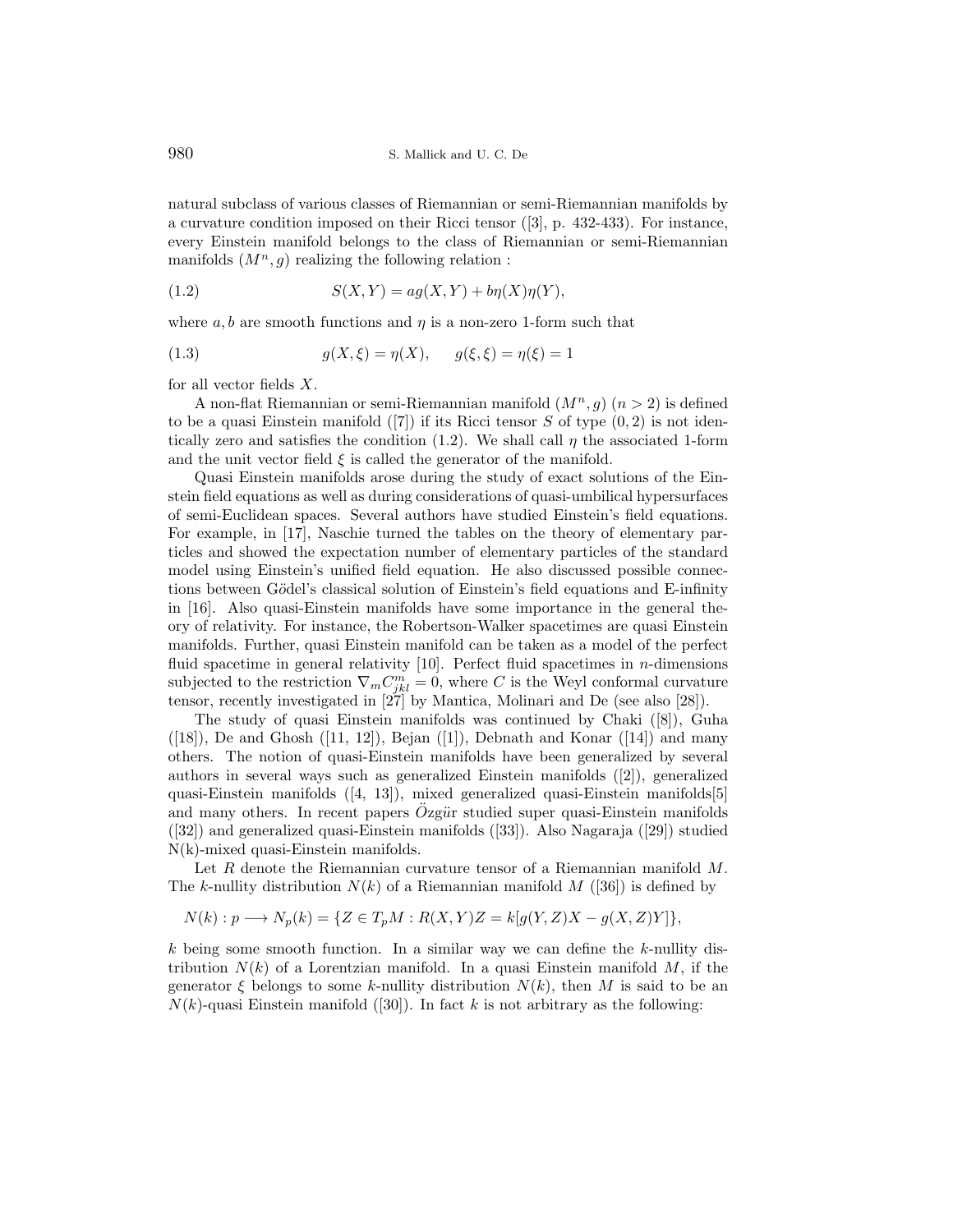**Lemma 1** ([30]). In an n-dimensional  $N(k)$ -quasi Einstein manifold it follows that

.

$$
(1.4) \t\t k = \frac{a+b}{n-1}
$$

Now, it is immediate to note that in an n-dimensional  $N(k)$ -quasi-Einstein manifold ([30])

(1.5) 
$$
R(X,Y)\xi = \frac{a+b}{n-1}[\eta(Y)X - \eta(X)Y],
$$

which is equivalent to

(1.6) 
$$
R(X,\xi)Y = \frac{a+b}{n-1}[\eta(Y)X - g(X,Y)\xi] = -R(\xi,X)Y.
$$

From  $(1.5)$  we get

(1.7) 
$$
R(\xi, X)\xi = \frac{a+b}{n-1}[\eta(X)\xi - X].
$$

In  $[30]$  it was shown that an *n*-dimensional conformally flat quasi Einstein manifold is an  $N(\frac{a+b}{n-1})$ -quasi Einstein manifold and in particular a 3-dimensional quasi Einstein manifold is an  $N(\frac{a+b}{2})$ -quasi Einstein manifold. Also in [31]  $\ddot{O}zg\ddot{u}$ r, cited some physical examples of  $N(k)$ -quasi Einstein manifolds. Recently, Taleshian and Hosseinzadeh ([20, 35]), De, De and Gazi ([9]) studied some curvature conditions on  $N(k)$ -quasi-Einstein manifold. All these motivated us to study such a manifold.

The conformal curvature tensor play an important role in differential geometry and also in general theory of relativity. The Weyl conformal curvature tensor C of a Riemannian manifold  $(M^n, g)$   $(n > 3)$  is defined by

(1.8) 
$$
C(X,Y)Z = R(X,Y)Z - \frac{1}{n-2}[g(Y,Z)QX - g(X,Z)QY +S(Y,Z)X - S(X,Z)Y] + \frac{r}{(n-1)(n-2)}[g(Y,Z)X - g(X,Z)Y]
$$

where  $r$  is the scalar curvature and  $Q$  is the symmetric endomorphism of the tangent space at each point corresponding to the Ricci tensor S, that is,  $q(QX, Y) =$  $S(X, Y)$ . If the dimension  $n = 3$ , then the conformal curvature tensor vanishes identically. The conformal curvature tensor have been studied by several authors in several ways such as ([15, 19, 21, 22]) and many others.

The projective curvature tensor P in a Riemannian manifold  $(M^n, g)$  is defined by ([37])

(1.9) 
$$
P(X,Y)W = R(X,Y)W - \frac{1}{n-1}[S(Y,W)X - S(X,W)Y],
$$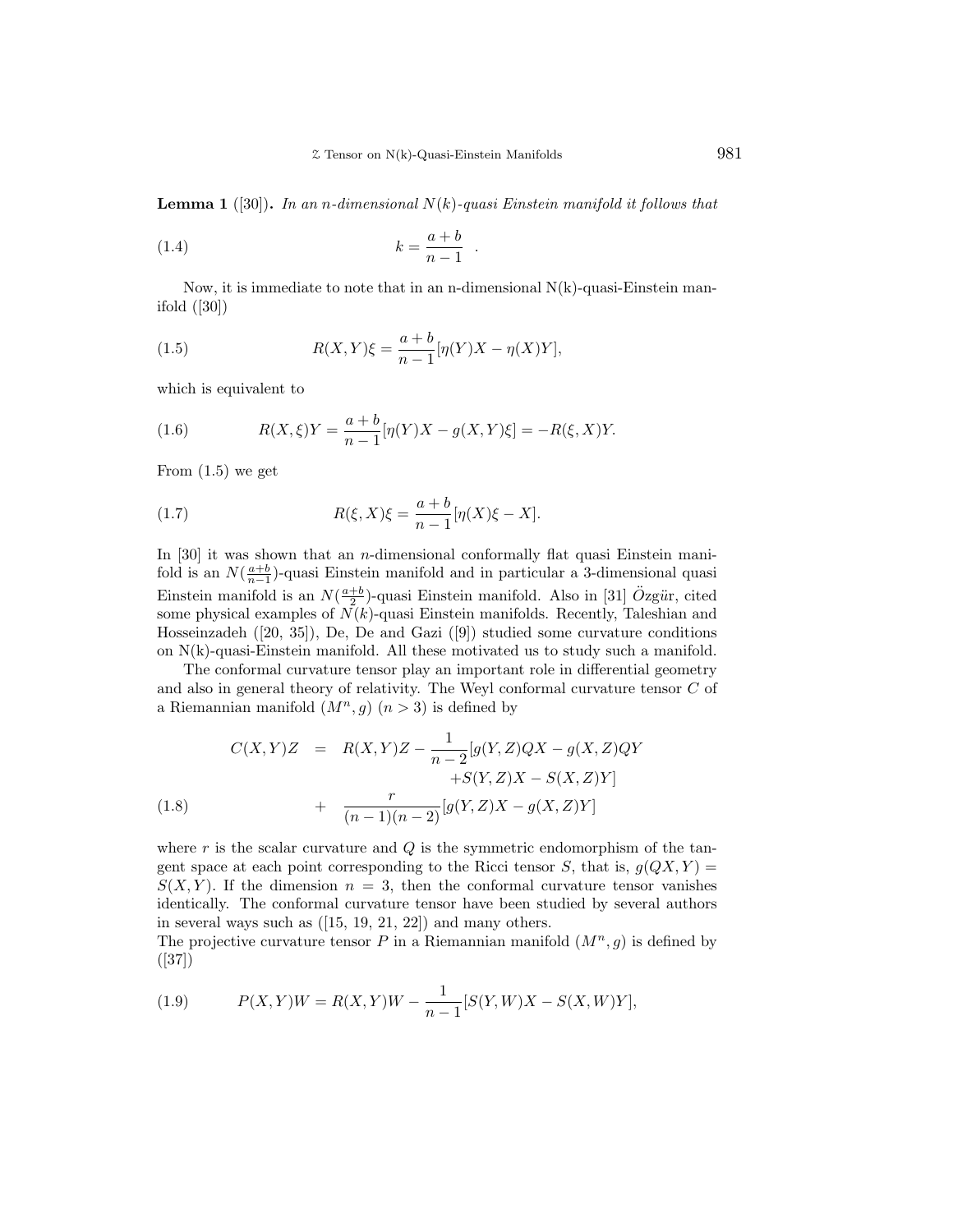In 2012, Mantica and Molinari ([26]) defined a generalized  $(0,2)$  symmetric  $\mathcal Z$  tensor given by

$$
(1.10)\qquad \qquad \mathcal{Z}(X,Y) = S(X,Y) + \phi g(X,Y),
$$

where  $\phi$  is an arbitrary scalar function. In Refs. [23], [26] and [24] various properties of the Z tensor were pointed out.

The derivation conditions  $R(\xi, X) \cdot R = 0$  and  $R(\xi, X) \cdot S = 0$  have been studied in [36], where R and S denote the curvature and Ricci tensor respectively. In [30], the derivation conditions  $\overline{C}(\xi, X) \cdot R = 0$  and  $\overline{C}(\xi, X) \cdot \overline{C} = 0$  on N(k)quasi-Einstein manifold were studied, where  $\overline{C}$  is the concircular curvature tensor. Moreover in [30], for an N(k)-quasi-Einstein manifold it was proved that  $k = \frac{a+b}{n-1}$ .  $\ddot{O}zg\ddot{u}r$  in [31] studied the condition  $R \cdot P = 0$ ,  $P \cdot S = 0$  and  $P \cdot P = 0$  for an  $N(k)$ -quasi-Einstein manifolds, where P denotes the projective curvature tensor and some physical examples of  $N(k)$ -quasi-Einstein manifolds are given. Again, in 2008,  $Ozg\ddot{u}r$  and Sular ([34]) studied N(k)-quasi-Einstein manifold satisfying  $R \cdot C = 0$  and  $R \cdot \tilde{C} = 0$ , where C and  $\tilde{C}$  represent the conformal curvature tensor and the quasi-conformal curvature tensor, respectively. Recently, Yildiz, De and Cetinkaya  $(38)$  studied quasi-conformally recurrent  $N(k)$ -quasi-Einstein manifold. This paper is a continuation of the previous studies.

The paper is organized as follows:

After preliminaries in Section 3, we study an  $N(k)$ -quasi-Einstein manifold satisfying the curvature condition  $R(\xi, X) \cdot \mathcal{Z} = 0$ . In the next two sections, we study an N(k)quasi-Einstein manifold satisfying  $\mathcal{Z}(X,\xi) \cdot R = 0$ , and  $P(\xi, X) \cdot \mathcal{Z} = 0$  respectively. Section 6 deals with the nature of the curvature condition  $C \cdot \mathcal{Z} = 0$  in an N(k)quasi-Einstein manifold. We study Z-recurrent N(k)-quasi-Einstein manifolds in Section 7. Finally, we give some examples of  $N(k)$ -quasi-Einstein manifolds.

#### 2. Preliminaries

From  $(1.2)$  and  $(1.3)$  it follows that

$$
r = an + b
$$
 and  $QX = aX + b\eta(X)\xi$ ,  

$$
S(X,\xi) = k(n-1)\eta(X),
$$

where  $r$  is the scalar curvature and  $Q$  is the Ricci operator. In an n-dimensional  $N(k)$ -quasi-Einstein manifold M, the generalized  $\mathcal Z$  tensor takes the form

(2.1) 
$$
\mathcal{Z}(X,Y) = (a+\phi)g(X,Y) + b\eta(X)\eta(Y),
$$

and scalar Z takes the form

(2.2) Z = (a + φ)n + b.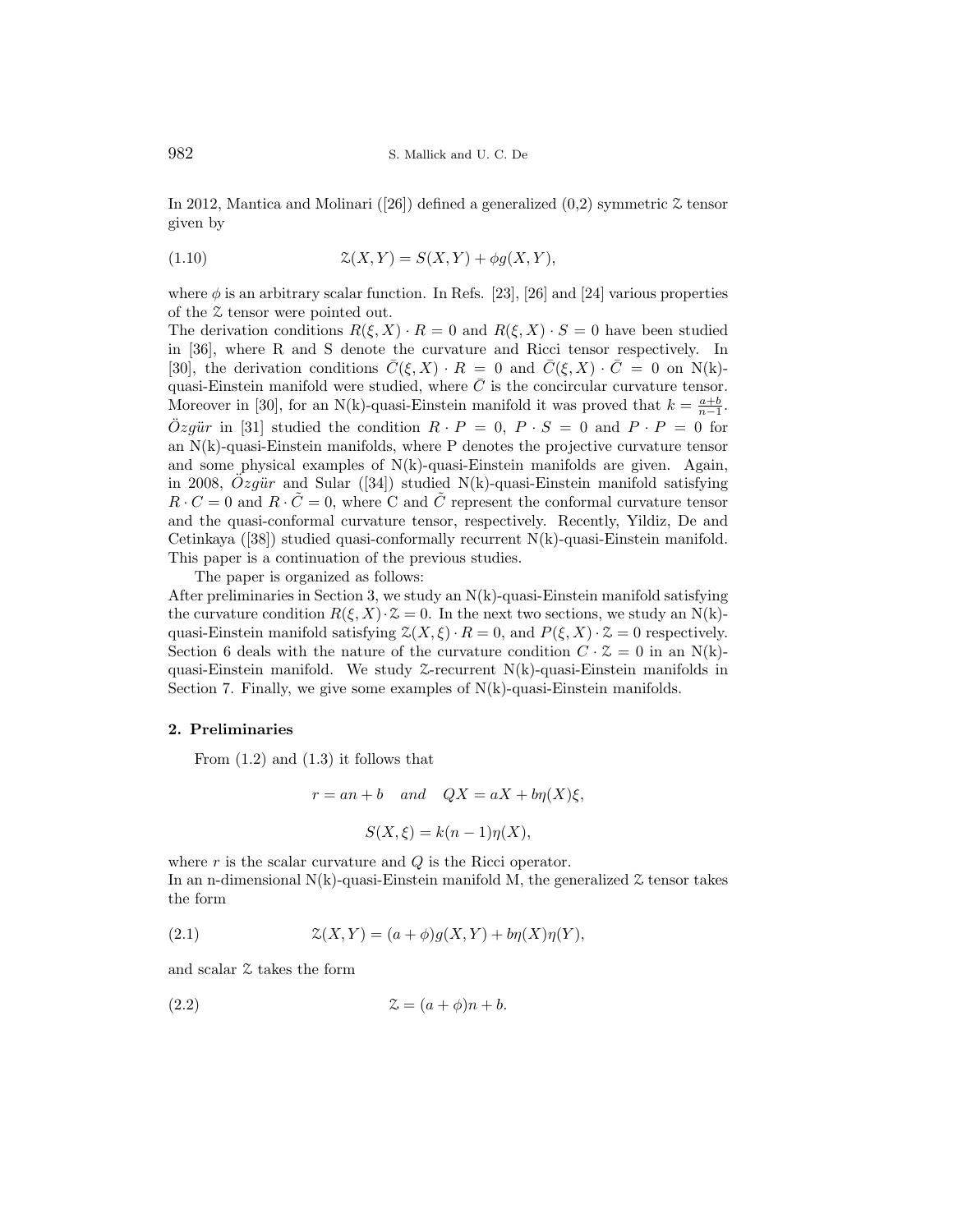Also,

(2.3) 
$$
\mathcal{Z}(\xi, Y) = (a + b + \phi)\eta(Y).
$$

Also the projective curvature tensor  $P$  in an n-dimensional N(k)-quasi-Einstein manifold satisfies the following relations:

$$
(2.4) \t\t P(X,Y)\xi = 0,
$$

(2.5) 
$$
P(\xi, X)Y = \frac{b}{n-1} [g(X, Y)\xi - \eta(X)\eta(Y)\xi],
$$

(2.6) 
$$
\eta(P(X,Y)U) = \frac{b}{n-1} [g(Y,U)\eta(X) - g(X,U)\eta(Y)],
$$

for all vector fields  $X, Y, U$  on  $M$ .

Again in an n-dimensional  $N(k)$ -quasi-Einstein manifold M, the conformal curvature tensor C satisfies

(2.7) 
$$
C(X,Y)Z = -\frac{b}{n-2}[\eta(Y)\eta(Z)X - \eta(X)\eta(Z)Y],
$$

(2.8) 
$$
C(X,Y)\xi = -\frac{b}{n-2}[\eta(Y)X - \eta(X)Y],
$$

$$
(2.9) \t\t \eta(C(X,Y)Z) = 0,
$$

$$
(2.10) \t\t \eta(C(X,Y)\xi) = 0,
$$

(2.11) 
$$
C(\xi, Y)Z = -\frac{b}{n-2} [\eta(Y)\eta(Z)\xi - \eta(Z)Y],
$$

for all vector fields  $X, Y, Z$  on M.

## 3. N(k)-Quasi-Einstein Manifold Satisfying  $R(\xi, X) \cdot \mathcal{Z} = 0$

Let us suppose that the manifold  $(M^n, g)$  be an N(k)-quasi-Einstein manifold. Then the condition  $R(\xi, X) \cdot \mathcal{Z} = 0$  gives

(3.1) 
$$
\mathcal{Z}(R(\xi, X)Y, \xi) + \mathcal{Z}(Y, R(\xi, X)\xi) = 0.
$$

In view of  $(1.6)$  and  $(2.1)$  we get

(3.2) 
$$
\mathcal{Z}(R(\xi, X)Y, \xi) = k(a + b + \phi)[g(X, Y) - \eta(X)\eta(Y)].
$$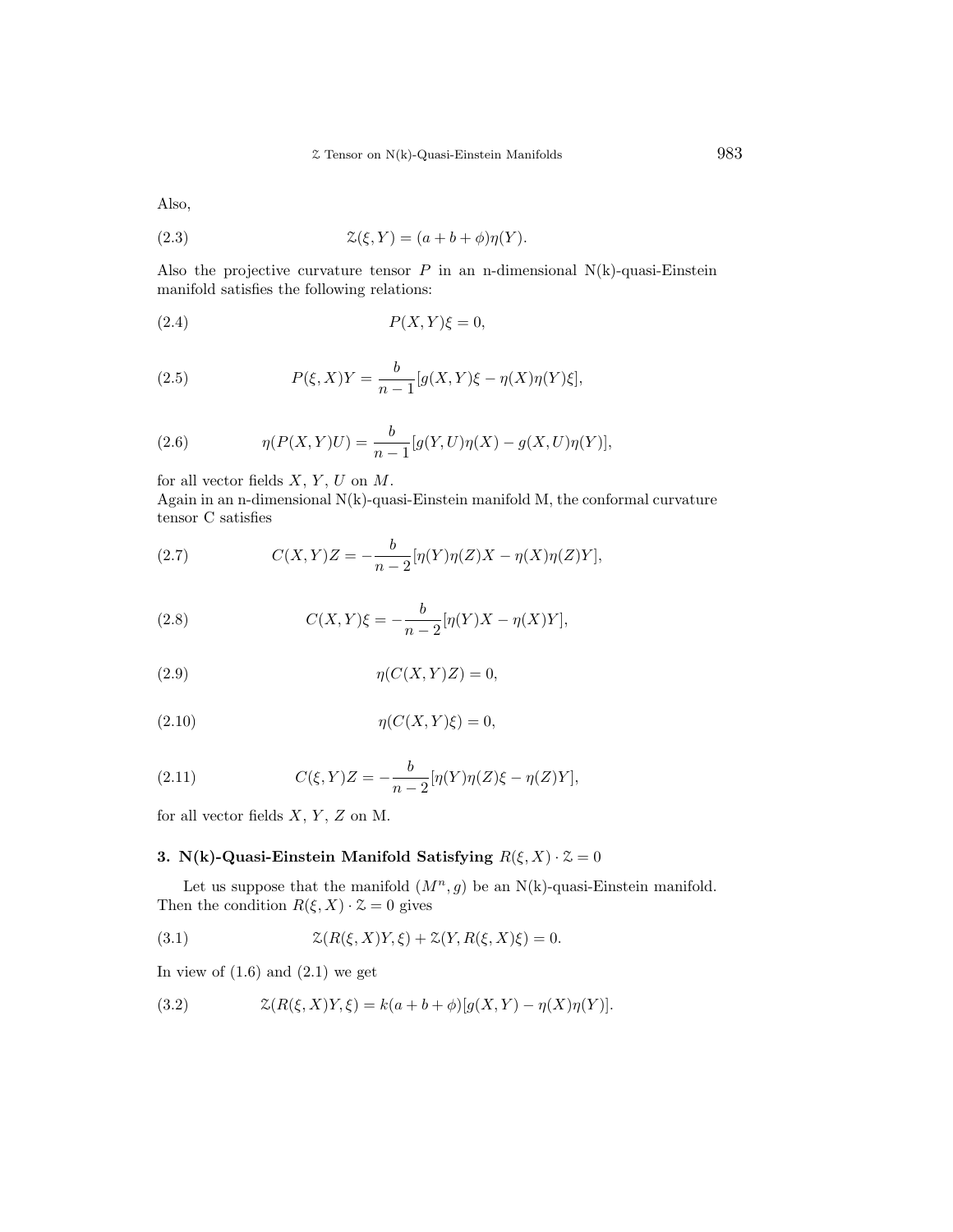Also, in view of  $(1.7)$  and  $(2.1)$  we obtain

(3.3) 
$$
\mathcal{Z}(Y, R(\xi, X)\xi) = k(a+\phi)[\eta(X)\eta(Y) - g(X, Y)].
$$

Thus equations  $(3.1)$ ,  $(3.2)$  and  $(3.3)$  together give

(3.4) 
$$
bk[g(X, Y) - \eta(X)\eta(Y)] = 0.
$$

Since in a quasi-Einstein manifold  $b \neq 0$ , therefore, either  $k = 0$  or,  $g(X, Y) =$  $\eta(X)\eta(Y)$ . In the second case, from (1.2) it follows that the manifold becomes an Einstein manifold. This is a contradiction. Thus we have  $k = 0$ , that is,  $a + b =$ 0. Conversely, if  $k = 0$ , then in view of  $(1.6)$  and  $(1.7)$  the manifold satisfies  $R(\xi, X) \cdot \mathcal{Z} = 0.$ 

Thus we can state the following:

**Theorem 3.1.** An  $N(k)$ -quasi-Einstein manifold  $(M^n, q)$  satisfies the condition  $R(\xi, X) \cdot \mathcal{Z} = 0$  if and only if  $a + b = 0$ .

### 4. N(k)-Quasi-Einstein Manifold Satisfying  $\mathcal{Z}(X,\xi) \cdot R = 0$

In this section we consider an n-dimensional  $N(k)$ -quasi-Einstein manifold  $(M^n, g)$  satisfying the condition

$$
(4.1) \qquad \qquad (\mathcal{Z}(X,\xi)\cdot R)(U,V)W = 0.
$$

Now we have

$$
(\mathcal{Z}(X,\xi)\cdot R)(U,V)W=((X_{\wedge_{\mathcal{Z}}}\xi)\cdot R)(U,V)W,
$$

where the endomorphism  $(X_{\wedge z}U)V$  is defined by

$$
(X_{\wedge z}U)V = \mathcal{Z}(U,V)X - \mathcal{Z}(X,V)U.
$$

Then

(4.2) 
$$
(Z(X,\xi)\cdot R)(U,V)W = ((X_{\wedge_Z}\xi)R)(U,V)W - R((X_{\wedge_Z}\xi)U,V)W -R(U,(X_{\wedge_Z}\xi)V)W - R(U,V)(X_{\wedge_Z}\xi)W.
$$

Then from  $(4.1)$  and  $(4.2)$  we have

$$
\mathcal{Z}(\xi, R(U,V)W)X - \mathcal{Z}(X, R(U,V)W)\xi - \mathcal{Z}(\xi, U)R(X,V)W
$$
  
+
$$
\mathcal{Z}(X,U)R(\xi,V)W - \mathcal{Z}(\xi,V)R(U,X)W + \mathcal{Z}(X,V)R(U,\xi)W
$$
  
(4.3)  

$$
-\mathcal{Z}(\xi,W)R(U,V)X + \mathcal{Z}(X,W)R(U,V)\xi = 0.
$$

Using  $(1.5)$ ,  $(1.6)$  and  $(2.1)$  in  $(4.3)$  and then taking inner product with  $\xi$ , we obtain

(4.4) 
$$
bk[g(X, U)\eta(V)\eta(W) - g(X, V)\eta(U)\eta(W)] = 0.
$$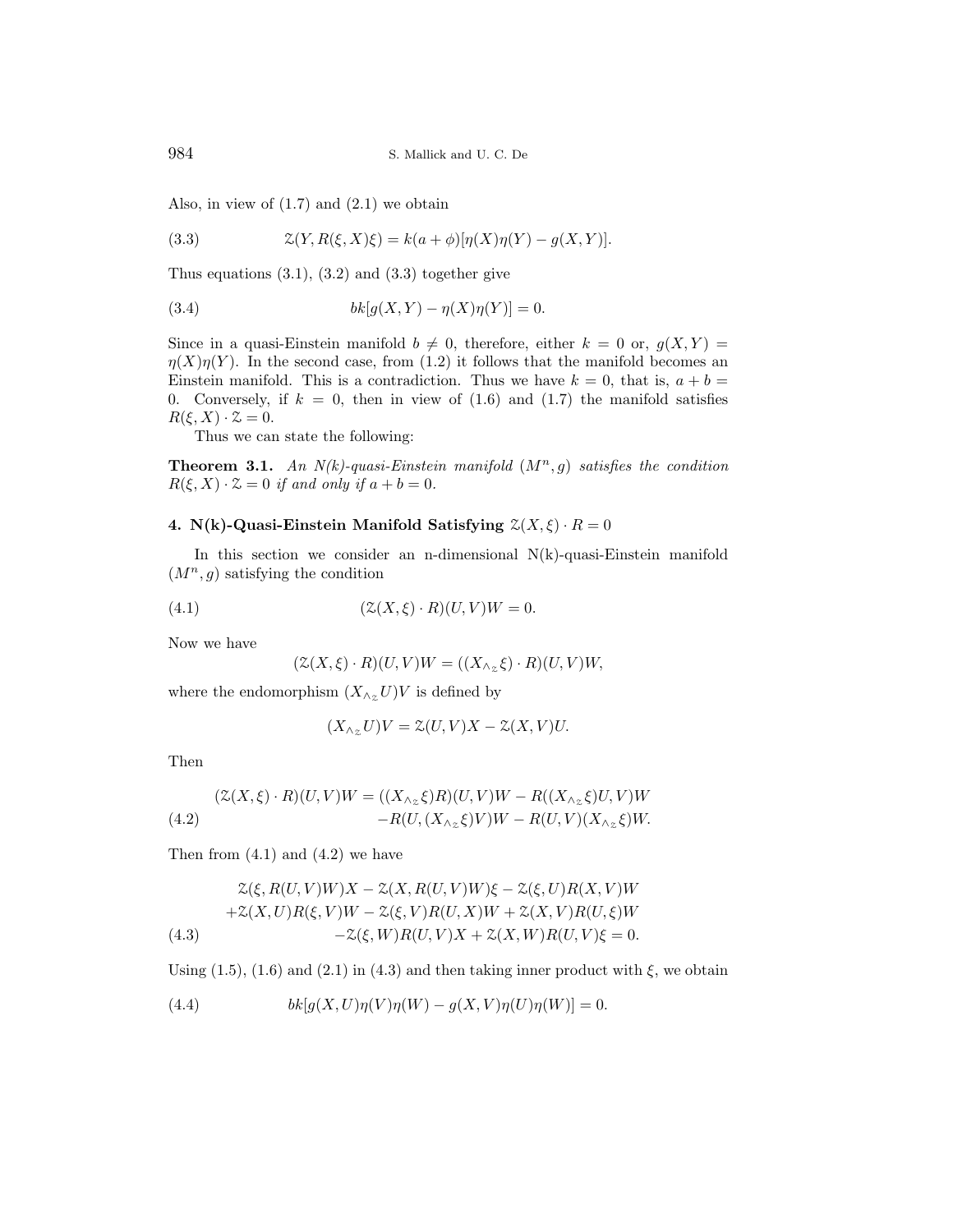Putting  $V = \xi$  in (4.4) we get

(4.5) 
$$
bk\eta(W)[g(X, U) - \eta(X)\eta(U)] = 0.
$$

Since in a quasi-Einstein manifold  $b \neq 0$ , the 1-form  $\eta$  is non-zero and  $g(X, U)$  –  $\eta(X)\eta(U) \neq 0$ , from equation (4.5) it follows that  $k = 0$ . Again, if we take  $k = 0$ , then the converse is trivial.

Thus we can state the following:

**Theorem 4.1.** An n-dimensional  $N(k)$ -quasi-Einstein manifold  $(M^n, g)$  satisfies the condition  $\mathfrak{L}(X,\xi) \cdot R = 0$  if and only if  $a + b = 0$ .

Therefore, by the Theorems 3.1 and 4.1 we can state the following corollary:

Corollary 4.1. Let  $(M^n, g)$  be an n-dimensional  $N(k)$ -quasi-Einstein manifold. Then the following statements are equivalent:

- (i)  $R(\xi, X) \cdot \mathcal{Z} = 0$ ,
- (ii)  $\mathcal{Z}(X,\xi)\cdot R=0,$
- (iii)  $a + b = 0$ ,

for every vector field X on  $(M^n, g)$ .

### 5. N(k)-Quasi-Einstein Manifold Satisfying  $P(\xi, X) \cdot \mathcal{Z} = 0$

In this section we consider an n-dimensional  $N(k)$ -quasi-Einstein manifold  $(M^n, g)$  satisfying the condition

$$
(5.1) \t\t P(\xi, X) \cdot \mathcal{Z} = 0.
$$

From the condition  $P(\xi, X) \cdot \mathcal{Z} = 0$ , we get

(5.2) 
$$
\mathcal{Z}(P(\xi, X)Y, U) + \mathcal{Z}(Y, P(\xi, X)U) = 0,
$$

which in view of (2.5) gives

(5.3) 
$$
\frac{b}{n-1}[g(X,Y)Z(\xi,U) - \eta(X)\eta(Y)Z(\xi,U) + g(X,U)Z(Y,\xi) - \eta(X)\eta(Y)Z(Y,\xi)] = 0.
$$

Since  $b \neq 0$ , using (2.3) we obtain

(5.4) 
$$
(a+b+\phi)[g(X,Y)\eta(U)+g(X,U)\eta(Y)-2\eta(X)\eta(Y)\eta(U)]=0,
$$

which gives  $a + b + \phi = 0$ .

Thus we can state the following:

**Theorem 5.1.** Let M be an n-dimensional  $N(k)$ -quasi-Einstein manifold. Then M satifies the condition  $P(\xi, X) \cdot \mathcal{Z} = 0$  if and only if  $a + b + \phi = 0$ .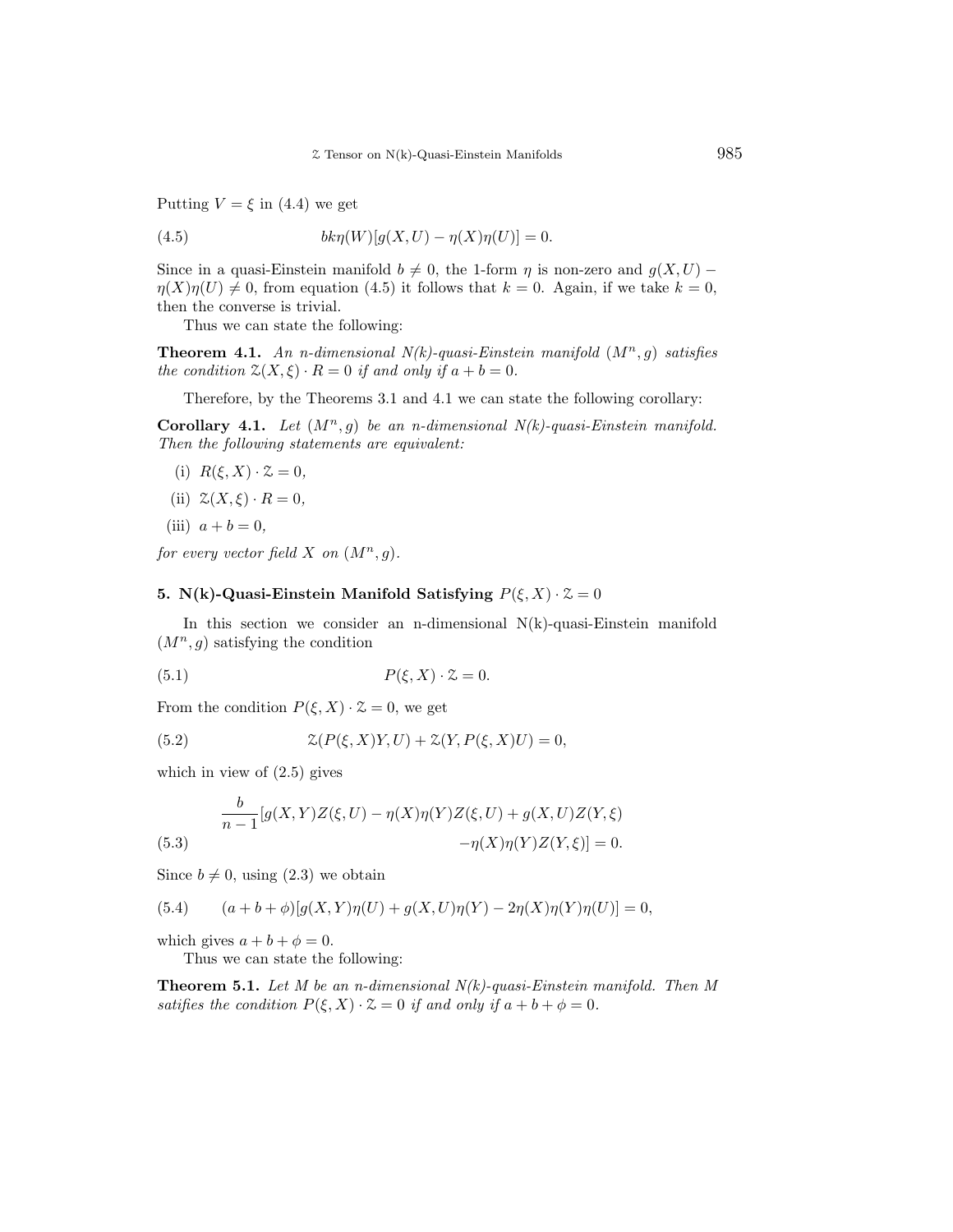### 6. The Nature of the Curvature Condition  $C \cdot \mathcal{Z} = 0$  in an N(k)-Quasi-Einstein Manifold

In this section we consider an n-dimensional  $N(k)$ -quasi-Einstein manifold  $(M^n, g)$  satisfying the condition

(6.1) 
$$
(C(X,Y) \cdot \mathcal{Z})(U,V) = -\mathcal{Z}(C(X,Y)U,V) - \mathcal{Z}(U,C(X,Y)V).
$$

Using  $(1.10)$  and  $(1.2)$  in  $(6.1)$  we get

$$
(C(X,Y) \cdot \mathcal{Z})(U,V) = -ag(C(X,Y)U,V) - b\eta(C(X,Y)U)\eta(V)
$$

$$
-ag(U,C(X,Y)V) - b\eta(U)\eta(C(X,Y)V)
$$

$$
(6.2)
$$

$$
- \phi g(C(X,Y)U,V) - \phi g(U,C(X,Y)V),
$$

from which we obtain

(6.3) 
$$
(C(X,Y)\cdot \mathcal{Z})(U,V) = -b[\eta(C(X,Y)U)\eta(V) + \eta(C(X,Y)V)\eta(U)].
$$

Using  $(2.9)$  in  $(6.3)$  we get

$$
(C(X, Y) \cdot \mathcal{Z})(U, V) = 0.
$$

Hence we can state the following:

**Theorem 6.1.** In an n-dimensional  $N(k)$ -quasi-Einstein manifold  $(M^n, g)$ , the relation  $C \cdot \mathcal{Z} = 0$  holds for all vector fields X, Y, U, V on  $(M^n, g)$ .

#### 7. Z-Recurrent N(k)-Quasi-Einstein Manifolds

A non-flat Riemannian or semi-Riemannian manifold  $(M^n, g)$  is said to be a  $\mathcal{Z}\text{-recurrent manifold }([25])$  if its  $\mathcal Z$  tensor satisfies the condition

(7.1) 
$$
(\nabla_X \mathcal{Z})(U, V) = \eta(X)\mathcal{Z}(U, V),
$$

where  $\eta$  is a non-zero 1-form. We have

(7.2) 
$$
(\nabla_X \mathcal{Z})(U,V) = X\mathcal{Z}(U,V) - \mathcal{Z}(\nabla_X U,V) - \mathcal{Z}(U,\nabla_X V).
$$

Using  $(7.1)$  and  $(7.2)$  we get

(7.3) 
$$
X\mathcal{Z}(U,V) - \mathcal{Z}(\nabla_X U,V) - \mathcal{Z}(U,\nabla_X V) = \eta(X)\mathcal{Z}(U,V).
$$

Putting  $U = V = \xi$  in (7.3) we obtain

$$
(a+b+\phi)\eta(X) = X(a+b+\phi).
$$

Thus we can state the following: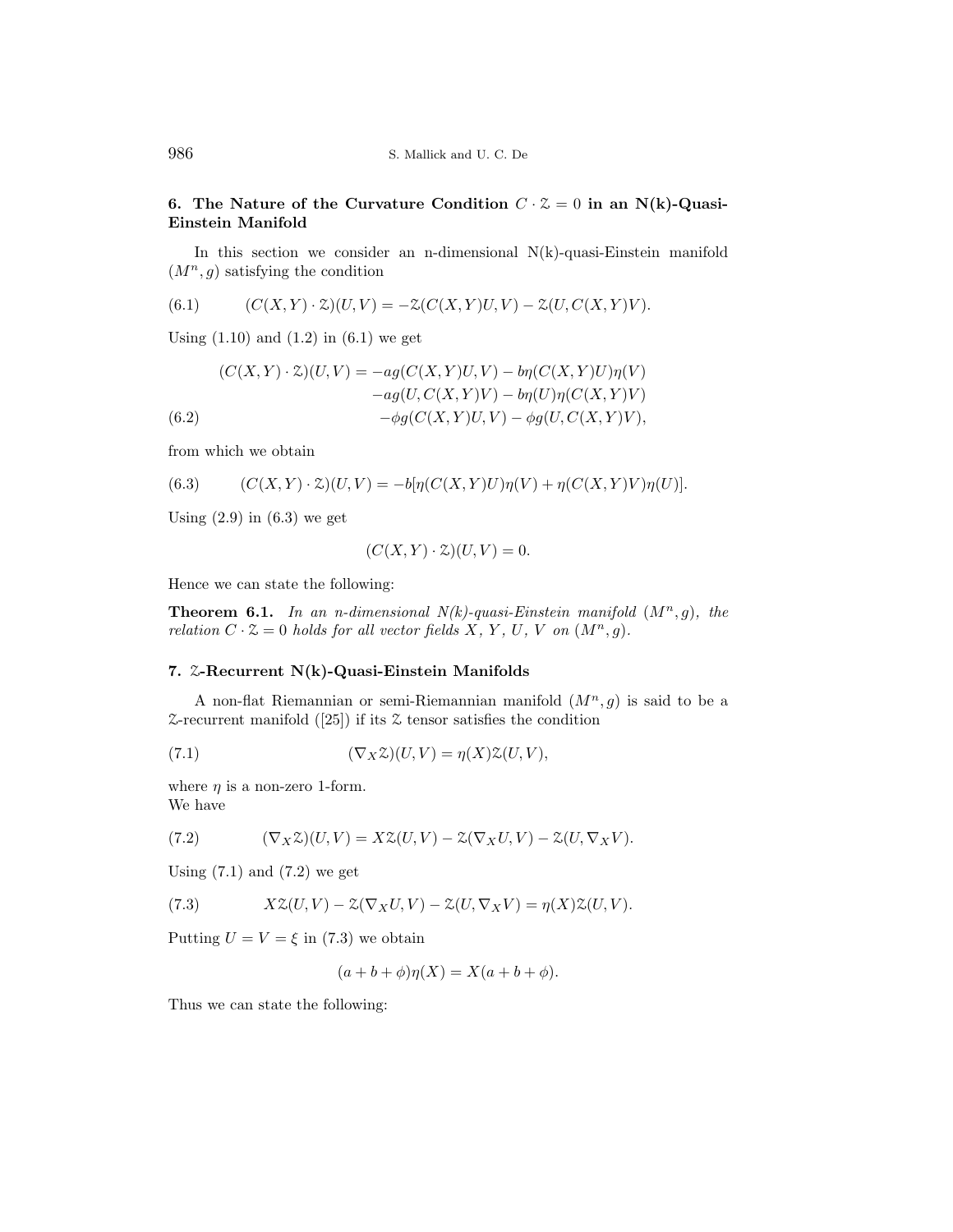**Theorem 7.1.** If  $(M^n, q)$  is a  $\mathcal{Z}$ -recurrent  $N(k)$ -qusi-Einstein manifold, then

$$
(a+b+\phi)\eta(X) = X(a+b+\phi),
$$

for all  $X \in TM$ .

A Z-recurrent manifold is Z-symmetric if and only if the 1-form  $\eta$  is zero. Thus we have the following corollaries:

Corollary 7.2. If  $(M^n, g)$  is a  $\mathfrak{S}$ -symmetric N(k)-quasi-Einstein manifold, then  $a + b + \phi$  is constant.

Corollary 7.3. If  $(M^n, g)$  is a  $\mathcal{Z}$ -recurrent  $N(k)$ -quasi-Einstein manifold and if  $a+b+\phi$  is constant, then either  $a+b+\phi=0$  or  $(M^n, g)$  reduces to a  $\mathcal{Z}$ -symmetric N(k)-quasi-Einstein manifold.

### 8. Example of  $N(k)$ -Quasi Einstein Manifolds

Let us consider a Riemannian metric  $g$  on  $\mathbb{R}^4$  by

(8.1) 
$$
ds^{2} = g_{ij}dx^{i}dx^{j} = (1+2q)[(dx^{1})^{2} + (dx^{2})^{2} + (dx^{3})^{2} + (dx^{4})^{2}],
$$

where  $q = \frac{e^{x^1}}{k^2}$  and k is a non-zero constant,  $(i, j = 1, 2, 3, 4)$ . Then the only non-vanishing components of the Christoffel symbols and the curvature tensors are:

$$
\Gamma_{11}^{1} = \Gamma_{12}^{2} = \Gamma_{13}^{3} = \Gamma_{14}^{4} = \frac{q}{1+2q}, \ \Gamma_{22}^{1} = \Gamma_{33}^{1} = \Gamma_{44}^{1} = -\frac{q}{1+2q},
$$

$$
R_{1221} = R_{1331} = R_{1441} = \frac{q}{1+2q},
$$

$$
R_{2332} = R_{2442} = R_{3443} = \frac{q^{2}}{1+2q}
$$

and the components obtained by the symmetry properties. The non-vanishing components of the Ricci tensors are:

(8.2) 
$$
R_{11} = \frac{3q}{(1+2q)^2}, \ \ R_{22} = R_{33} = R_{44} = \frac{q}{1+2q}.
$$

It can be easily shown that the scalar curvature r of the resulting space  $(\mathbb{R}^4, g)$  is  $r = \frac{6q(1+q)}{(1+2q)^3}$  $\frac{6q(1+q)}{(1+2q)^3}$ , which is non-vanishing and non-constant. Now we shall show that this  $(\mathbb{R}^4, g)$  is an  $N(k)$ -quasi-Einstein manifold.

To show that the manifold under consideration is an  $N(k)$ -quasi-Einstein manifold, let us choose the scalar functions a, b and the 1-form  $\eta$  as follows:

(8.3) 
$$
a = \frac{q}{(1+2q)^2}, \qquad b = \frac{2q(1-q)}{(1+2q)^3},
$$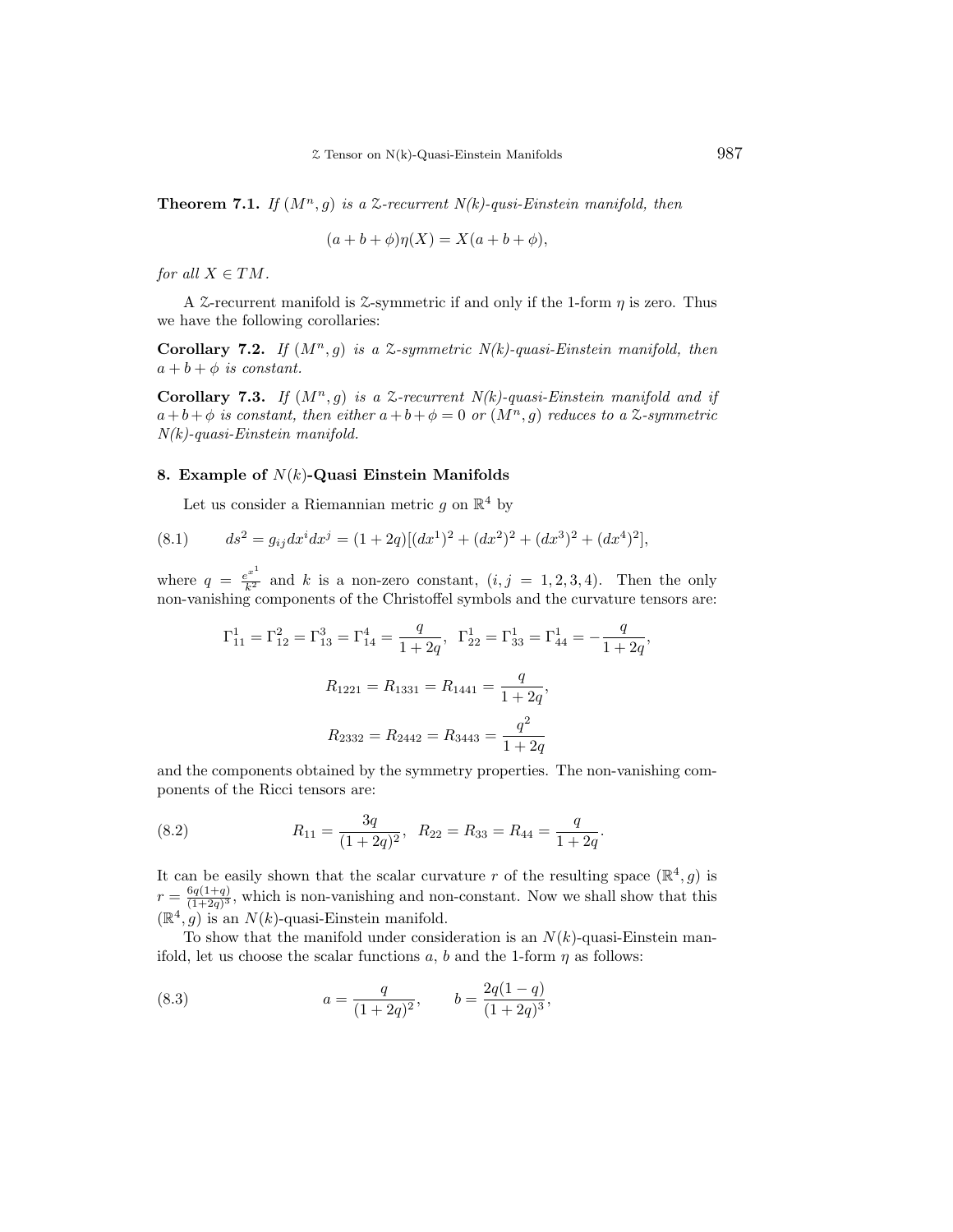988 S. Mallick and U. C. De

(8.4) 
$$
\eta_i(x) = \begin{cases} \sqrt{1+2q} & \text{for } i=1\\ 0 & \text{otherwise,} \end{cases}
$$

at any point  $x \in \mathbb{R}^4$ . Now the equation (1.2) reduces to the equations

$$
(8.5) \t\t R_{11} = a g_{11} + b \eta_1 \eta_1,
$$

(8.6) 
$$
R_{22} = a g_{22} + b \eta_2 \eta_2
$$

$$
(8.7) \t\t R_{33} = a g_{33} + b \eta_3 \eta_3,
$$

and

$$
(8.8) \t\t R_{44} = a g_{44} + b \eta_4 \eta_4,
$$

since, for the other cases  $(1.2)$  holds trivially. By  $(8.3)$  and  $(8.4)$  we get

R.H.S. of (8.5) = 
$$
ag_{11} + b\eta_1 \eta_1
$$
  
\n=  $\frac{q}{(1+2q)^2}(1+2q) + \frac{2q(1-q)}{(1+2q)^3}(1+2q)$   
\n=  $\frac{3q}{(1+2q)^2} = R_{11}$   
\n= L.H.S. of (8.5).

By similar argument it can be shown that (8.6), (8.7) and (8.8) are also true. So,  $(\mathbb{R}^4, g)$  is an  $N(\frac{q}{(1+2q)^3})$ -quasi-Einstein manifold.

### 9. Physical Examples of N(k)-Quasi-Einstein Manifolds

**Example 9.1.** This example is concerned with example of an  $N(k)$ -quasi-Einstein manifold in general relativity by the coordinate free method of differential geometry. In this method of study the spacetime of general relativity is regarded as a connected four-dimensional semi-Riemannian manifold  $(M^4, g)$  with Lorentzian metric g with signature  $(-, +, +, +)$ . The geometry of the Lorentzian manifold begins with the study of causal character of vectors of the manifold. It is due to this causality that the Lorentzian manifold becomes a convenient choice for the study of general relativity.

An n-dimemsional Riemannian or semi-Riemannian manifold  $(M^n, g)$ ,  $(n > 3)$  is said to be pseudo Ricci symmetric manifold $[6]$  if its Ricci tensor S of type  $(0,2)$  is not identically zero and satisfies the condition

(9.1)  $(\nabla_X S)(Y, Z) = 2A(X)S(Y, Z) + A(Y)S(X, Z) + A(Z)S(X, Y),$ 

where A is a non-zero 1-form defined by

$$
g(X, U) = A(X),
$$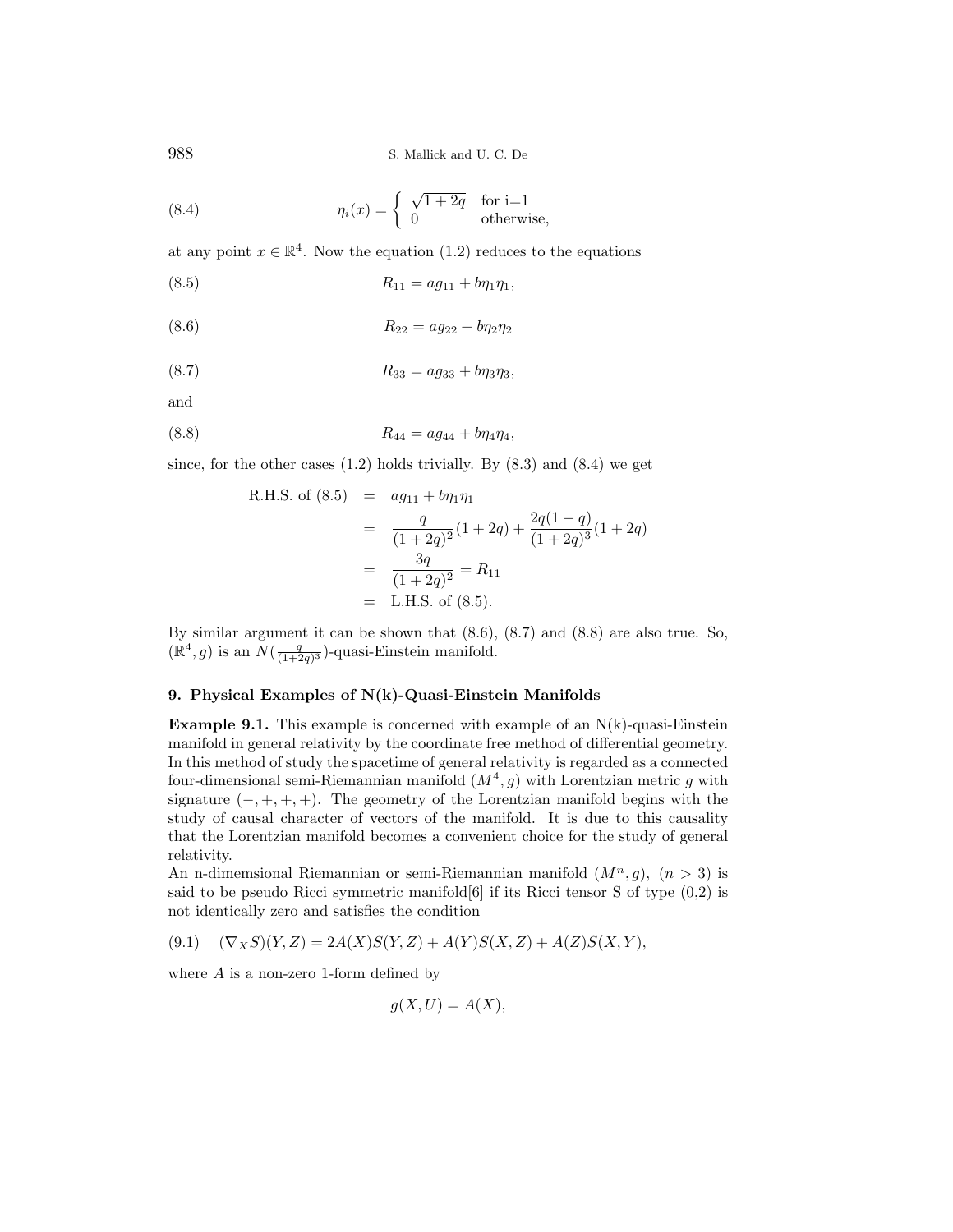for all X. Such a manifold is denoted by  $(PRS)_n$ .

Here we consider a perfect fluid  $(PRS)_4$  spacetime with non-zero scalar curvature and having the basic vector field  $U$  as the timelike vector field of the fluid, that is,  $g(U, U) = -1$ . In a recent paper[9] De et al. prove the following:

A perfect fluid pseudo Ricci symmetric spacetime with non-zero scalar curvature is an  $N(\frac{2r}{9})$ -quasi-Einstein manifold.

**Example 9.2([31]).** A conformally flat perfect fluid spacetime  $(M^4, g)$  satisfying Einstein's equation without cosmological constant is an  $N(\frac{k(3\sigma+p)}{6})$ -quasi-Einstein manifold.

**Example 9.3([31]).** A conformally flat perfect fluid spacetime  $(M^4, g)$  satisfying Einstein's equation with cosmological constant is an  $N(\frac{\lambda}{3} + \frac{k(3\sigma + p)}{6})$  $\frac{\sigma+p_j}{6}$ )-quasi-Einstein manifold, where k is the gravitational constant,  $\sigma$  is the energy density and p is the isotropic pressure of the fluid.

Acknowledgement. The authors are thankful to the reviewer for careful reading of the manuscript and his/her thoughtful comments for the improvement of the paper.

# References

- [1] C.-L. Bejan, Characterizations of quasi-Einstein manifolds, An. Stiint. Univ. Al. I. Cuza Iasi. Mat. (N.S.), Tomul LIII, 2007, 67-72.
- [2] C.-L. Bejan and T. Q. Binh, Generalized Einstein manifolds, WSPC-Proceeding Trim Size, dga 2007, 47–54.
- [3] A. L. Besse, Einstein manifolds, Ergeb. Math. Grenzgeb., 3. Folge, Bd. 10, Springer-Verlag, Berlin, Heidelberg, New York, 1987.
- [4] A. Bhattacharyya and D. Debnath, Some types of generalized quasi-Einstein, Pseudo Ricci-symmetric and Weakly symmetric manifold, An. Stiint. Univ. Al. I. Cuza Iasi. Mat. (N. S.), Tomul LV, 2009, 145–151.
- [5] A. Bhattacharyya, T. De and D. Debnath, Mixed generalized quasi-Einstein manifold and some properties, An. Stiint. Univ. Al. I. Cuza Iasi. Mat. (N.S.), Tomul LIII, 2007, 137–148.
- [6] M. C. Chaki, On pseudo Ricci symmetric manifolds, Bulg. J. Physics, 15(1988), 526– 531.
- [7] M. C. Chaki and R. K. Maity, On quasi Einstein manifolds, Publ. Math. Debrecen, 57(2000), 297–306.
- [8] M. C. Chaki, On generalized quasi-Einstein manifolds, Publ. Math. Debrecen, 58(2001), 683–691.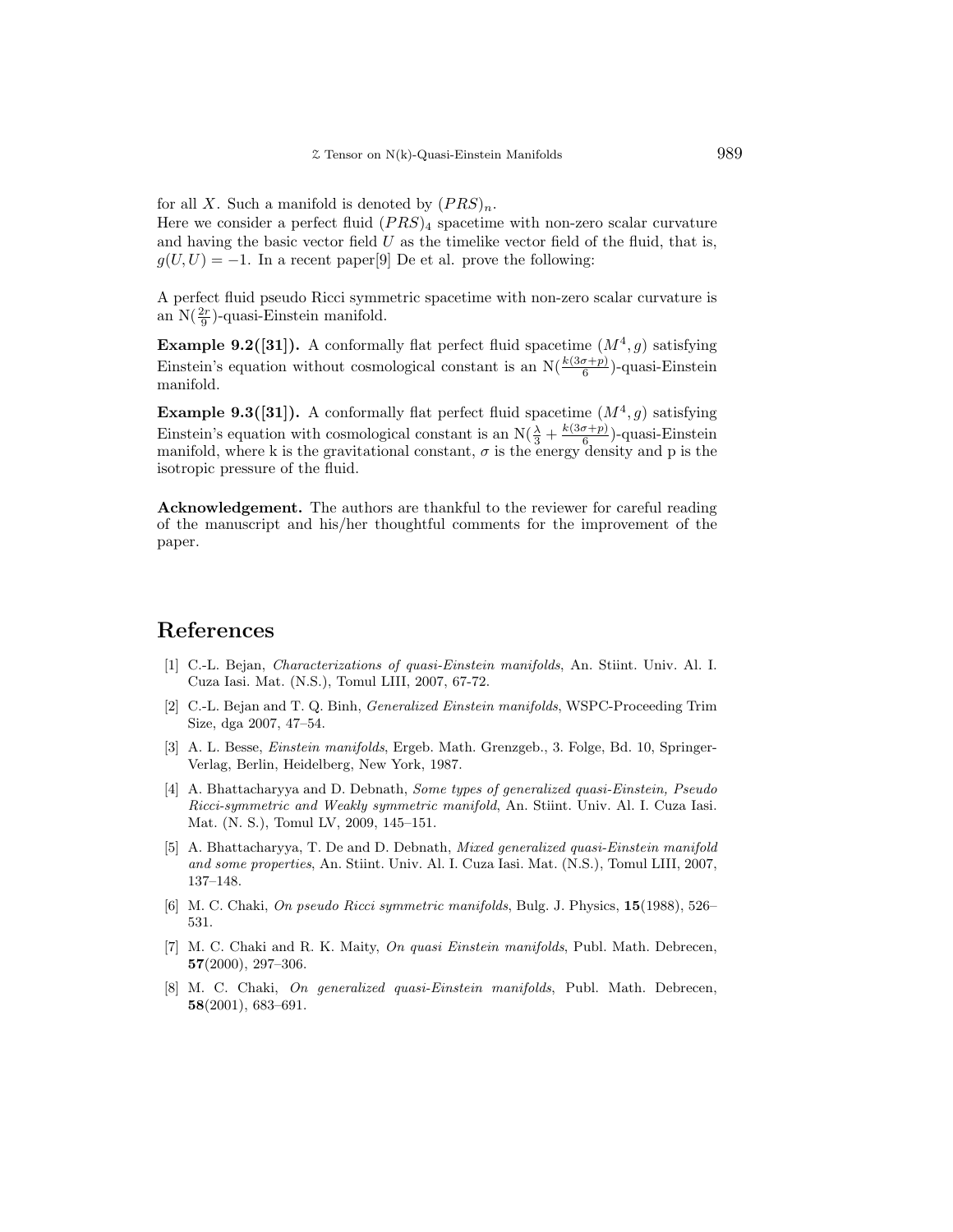- [9] A. De, U. C. De and A. K. Gazi, On a class of N(k)-quasi-Einstein manifolds, Commun. Korean Math. Soc., 26(2011), 623–634.
- [10] U. C. De and G. C. Ghosh, On quasi Einstein and special quasi Einstein manifolds, Proc. of the Int. Conf. of Mathematics and its applications, Kuwait University, April 5–7, 2004, 178–191.
- [11] U. C. De and G. C. Ghosh, On quasi-Einstein manifolds, Period. Math. Hungar., 48(2004), 223–231.
- [12] U. C. De and G. C. Ghosh, On conformally flat special quasi-Einstein manifolds, Publ. Math. Debrecen, 66(2005), 129–136.
- [13] U. C. De and G. C. Ghosh, On generalized quasi-Einstein manifolds, Kyungpook Math. J., 44(2004), 607–615.
- [14] P. Debnath and A. Konar, On quasi-Einstein manifolds and quasi-Einstein spacetimes, Differ. Geom. Dyn. Syst., 12(2010), 73-82.
- [15] S. Deshmukh and F. R. Al-Solamy, Conformal vector fields and conformal transformations on a Riemannian manifold, Balkan J. Geom. Appl., 17(2012), 9–16.
- [16] M. S. El Naschie, Gödel universe, dualities and high energy particle in E-infinity, Chaos Solitons Fractals, 25(2005), 759–764.
- [17] M. S. El Naschie, Is Einstein's general field equation more fundamental than quantum field theory and particle physics? Chaos Solitons Fractals, 30(2006), 525–531.
- [18] S. Ray Guha, On quasi-Einstein and generalized quasi-Einstein manifolds, Facta Universitatis, 3(2003), 821–842.
- [19] I. E. Hirica, On some pseudo-symmetric Riemannian spaces, Balkan J. Geom. Appl., 14(2009), 42–49.
- [20] A. A. Hosseinzadeh and A. Taleshian, On conformal and quasi-conformal curvature tensors of an  $N(k)$ -quasi-Einstein manifold, Comm. Korean Math. Soc., 27(2012), 317–326.
- [21] S. Kumar and K. C. Petwal, Analysis on recurrence properties of Weyl's curvature tensor and its Newtonian limit, Differ. Geom. Dyn. Syst.,  $12(2010)$ , 109-117.
- [22] C. A. Mantica and Y. J. Suh, Conformally symmetric manifolds and quasi conformally recurrent Riemannian manifolds, Balkan J. Geom. Appl., 16(2011), 66-77.
- [23] C. A. Mantica and Y. J. Suh, Pseudo Z symmetric Riemannian manifolds with harmonic curvature tensors, Int. J. Geom. Methods Mod. Phys.,  $9/1$ , 1250004(2012).
- [24] C. A. Mantica and Y. J. Suh, *Pseudo*  $\&$  *symmetric spacetimes*, J. Math. Phys., 55, 042502(2014).
- [25] C. A. Mantica and Y. J. Suh, Recurrent Z forms on Riemannian and Kaehler manifolds, Int. J. Geom. Methods Mod. Phys., 9(2012), 1250059(26 pages).
- [26] C. A. Mantica and L. G. Molinari, Weakly Z symmetric manifolds, Acta Math. Hunger., 135(2012), 80–96.
- [27] C. A. Mantica, L. G. Molinari and U. C. De, A condition for a perfect fluid spacetime to be a generalized Robertson-Walker space-time, J. Math. Phys.,  $57(2)(2016)$ , 022508.